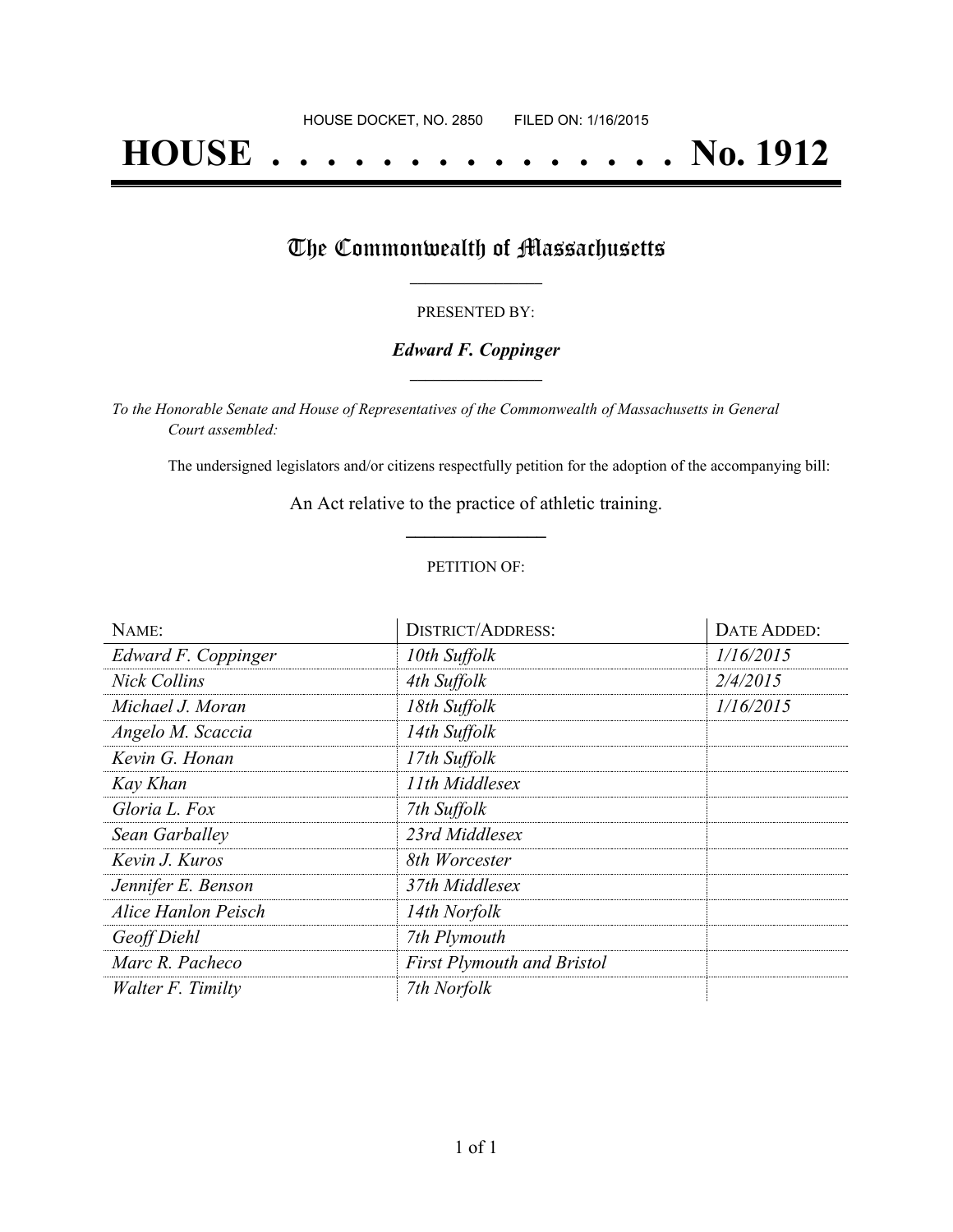## **HOUSE . . . . . . . . . . . . . . . No. 1912**

By Mr. Coppinger of Boston, a petition (accompanied by bill, House, No. 1912) of Edward F. Coppinger and others relative to the practice of athletic training. Public Health.

#### [SIMILAR MATTER FILED IN PREVIOUS SESSION SEE SENATE, NO. *1832* OF 2013-2014.]

### The Commonwealth of Massachusetts

**In the One Hundred and Eighty-Ninth General Court (2015-2016) \_\_\_\_\_\_\_\_\_\_\_\_\_\_\_**

**\_\_\_\_\_\_\_\_\_\_\_\_\_\_\_**

An Act relative to the practice of athletic training.

Be it enacted by the Senate and House of Representatives in General Court assembled, and by the authority *of the same, as follows:*

| $\mathbf{1}$   | SECTION 1 - Section 23A of chapter 112 of the General Laws, as appearing in the 2012          |
|----------------|-----------------------------------------------------------------------------------------------|
| 2              | Official Edition, is hereby amended by striking out the definitions of "Athletic Trainer" and |
| 3              | "Athletic Training" and inserting in place thereof the following new definitions:-            |
| $\overline{4}$ | "Athletic Trainer", a person who is duly licensed to practice Athletic Training in            |
| 5              | the Commonwealth in accordance with section 23B.                                              |
| 6              |                                                                                               |
| $\overline{7}$ | "Athletic Training", the application of principles, methods and procedures of                 |
| 8              | evaluation and treatment of injuries, preconditioning, conditioning and reconditioning of the |
| 9              | patient through the use of appropriate preventative and supportive devices, splinting, and    |

10 bracing, physical modalities, including but not limited to heat, cold, massage, water, electric